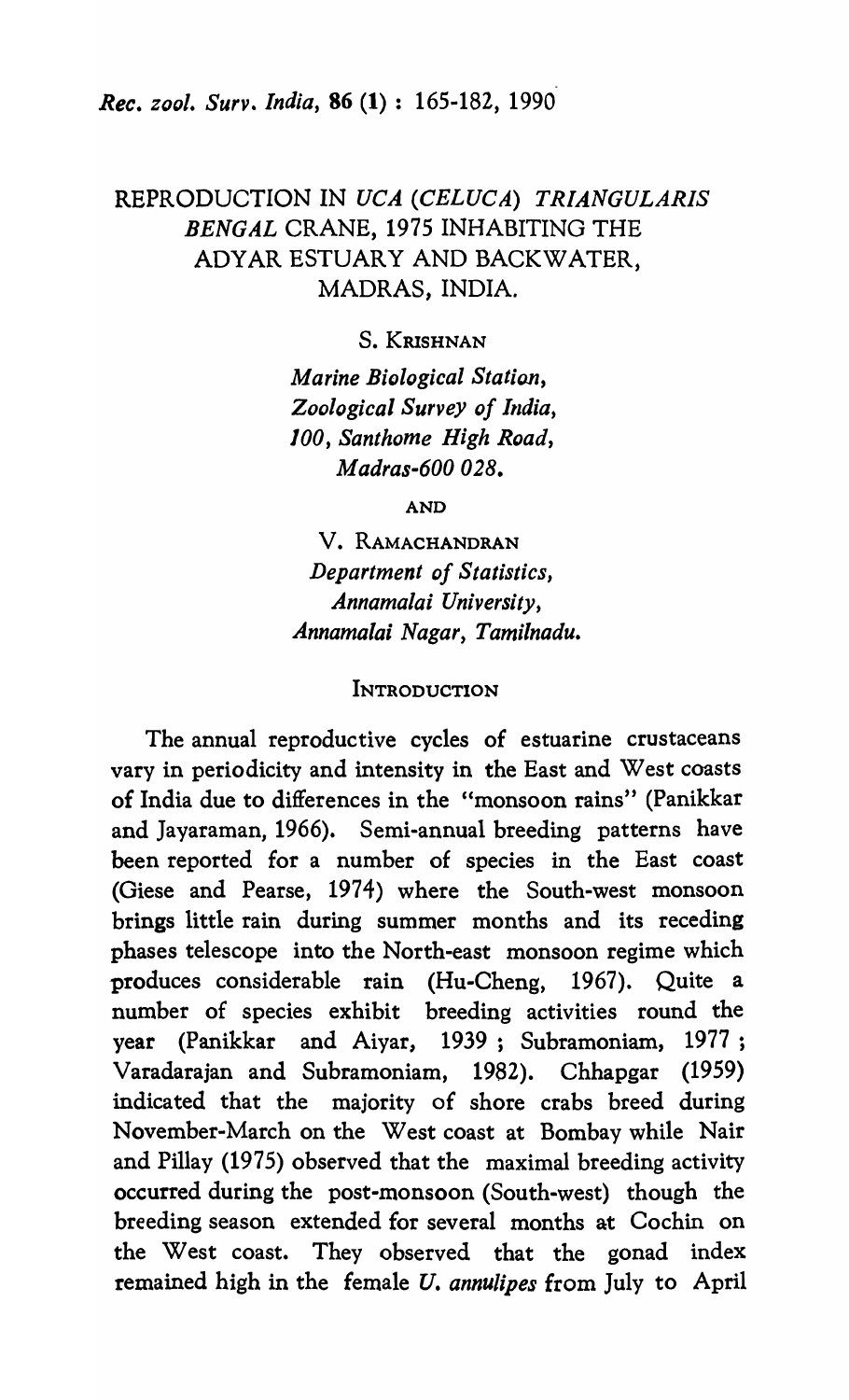

Map No. 2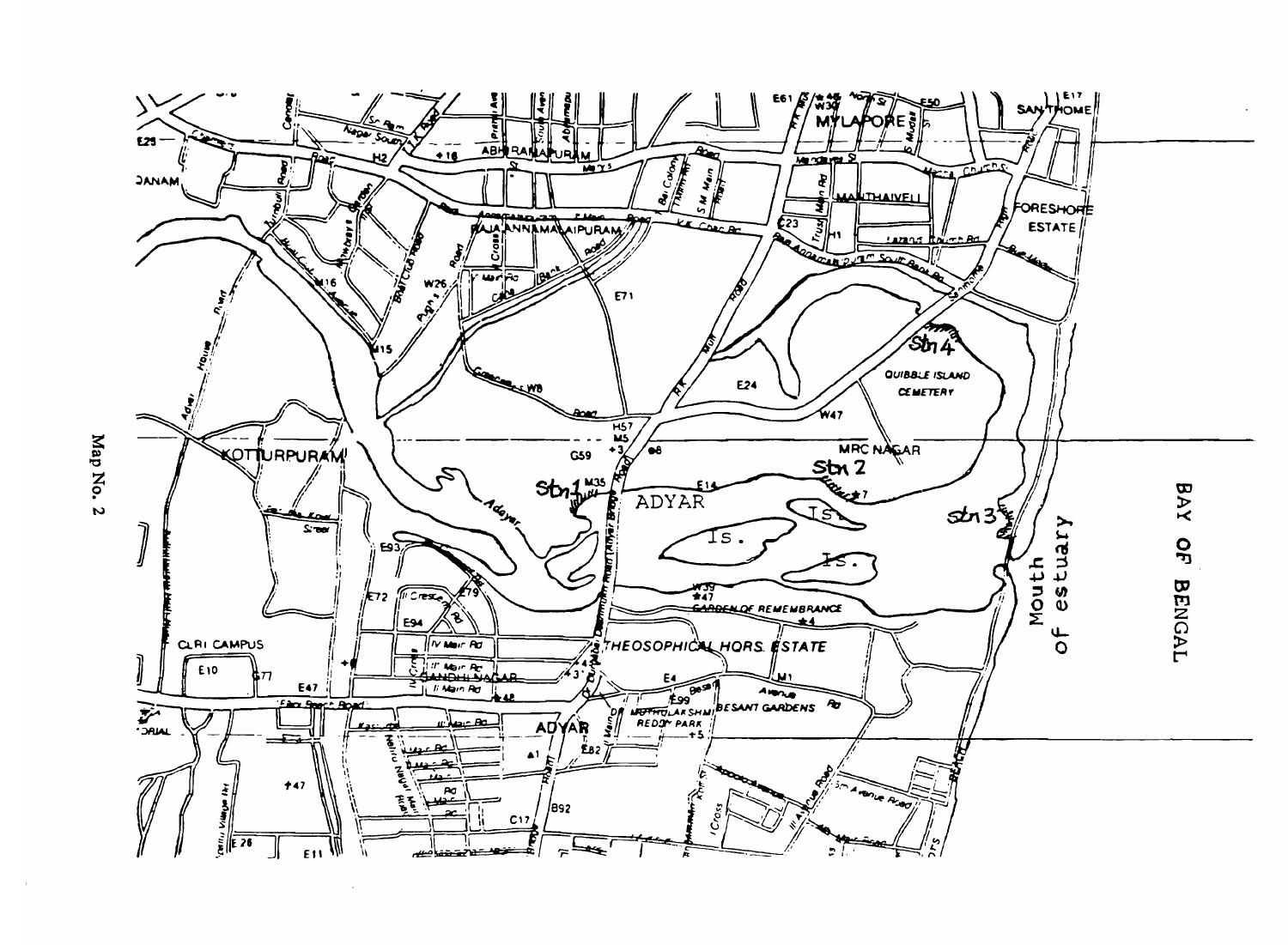with a peak in December indicating the ability of the crab to breed for a period of ten months at a stretch in a year. Panikkar and Aiyar (1939) concluded that the shore crabs breed mostly from September to January along the Madras coast (East coast). Rao *et al* (1986) found that the shore crabs breed from February to September at Visakhapatnam on the east coast (Map 1).

BOMBAY (Nov -Mar VISAKHAPATNAM (Fe b-Sep)

REPRODUCTIVE SEASONS OF SHORE CRABS IN INDIA



Occasionally the summer monsoon results in more rainfall in the Madras coast, the waning period of which is continued as the setting period of the winter monsoon and during these years, there is a possibility of continued reproduction in the fiddlers. Altevogt (1957) studied the physiology of reproduction, waving seasons and patterns in two species of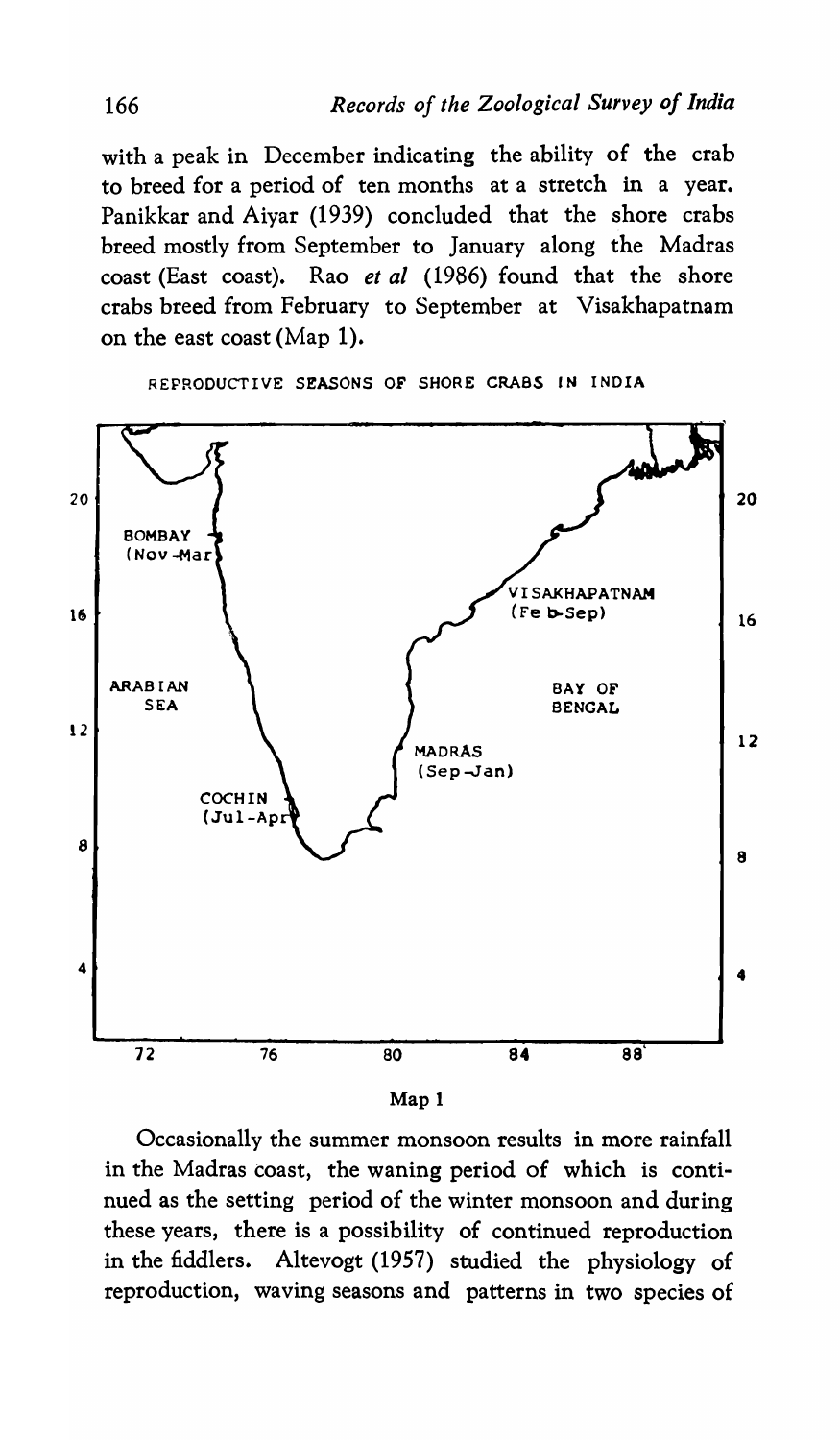### KRISHNAN &. RAMACHANDRAN: *Reproduction in Uca 167*

fiddler crabs from South India. Feest (1969) established that the females of *Uca triangularis* breed during the two monsoons in South-India. Reproductively active males could be located through out the year but courtship activities were considerably more after the first rainfall. The occurrence of berried females becomes scarce during summer months when atmospheric temperature maxima shoot up beyond 38°C and the relative humidity percentage dips below 60 accompanied by the failure of the summer monsoon. Little information is available on the breeding activities and reproductive cycles of the fiddlers of the Madras coast and specifically no literature is available on *Uca (Celuca) triangularis bengali* inhabiting the Adyar estuary and backwater and hence this work.

## MATERIAL AND METHODS

The experimental material *Uca (Celuca) triangularis bengali*  was collected at random from four different stations located in the Adyar estuary and backwater (Map-2). A minimum of ten females were collected from each station once every fortnight following the procedures of Boolootian *et al (1959).*  The samples were brought to the laboratory and wet weights were taken in a single pan electrical balance. Females were sacrificed and ovaries were removed by thin stainless steel blade and needles. The ovaries were either preserved in 5% formaldehyde (Anal R Grade) or utilised for experimental procedures afresh. Following the procedures of Gray (1942) the egg diameter was estimated with an ocular micrometer mounted on a Meopta stereomicroscope by placing a 1 mm grid graph paper under a Corning petridish containing either fresh or preserved eggs. Clutch sizes were calculated by counting the number of ova attached to a single pleopod of an egg bearing female under a dissection microscope and the resultant number was multiplied by the number of pleopods to estimate the total number of eggs per female. Gonad index was calculated by dividing the wet weight of the gonad by the wet weight of the whole female and multiplying this factor by a hundred. Courtship activities were observed through a pair of low power Super Zenith optical binoculars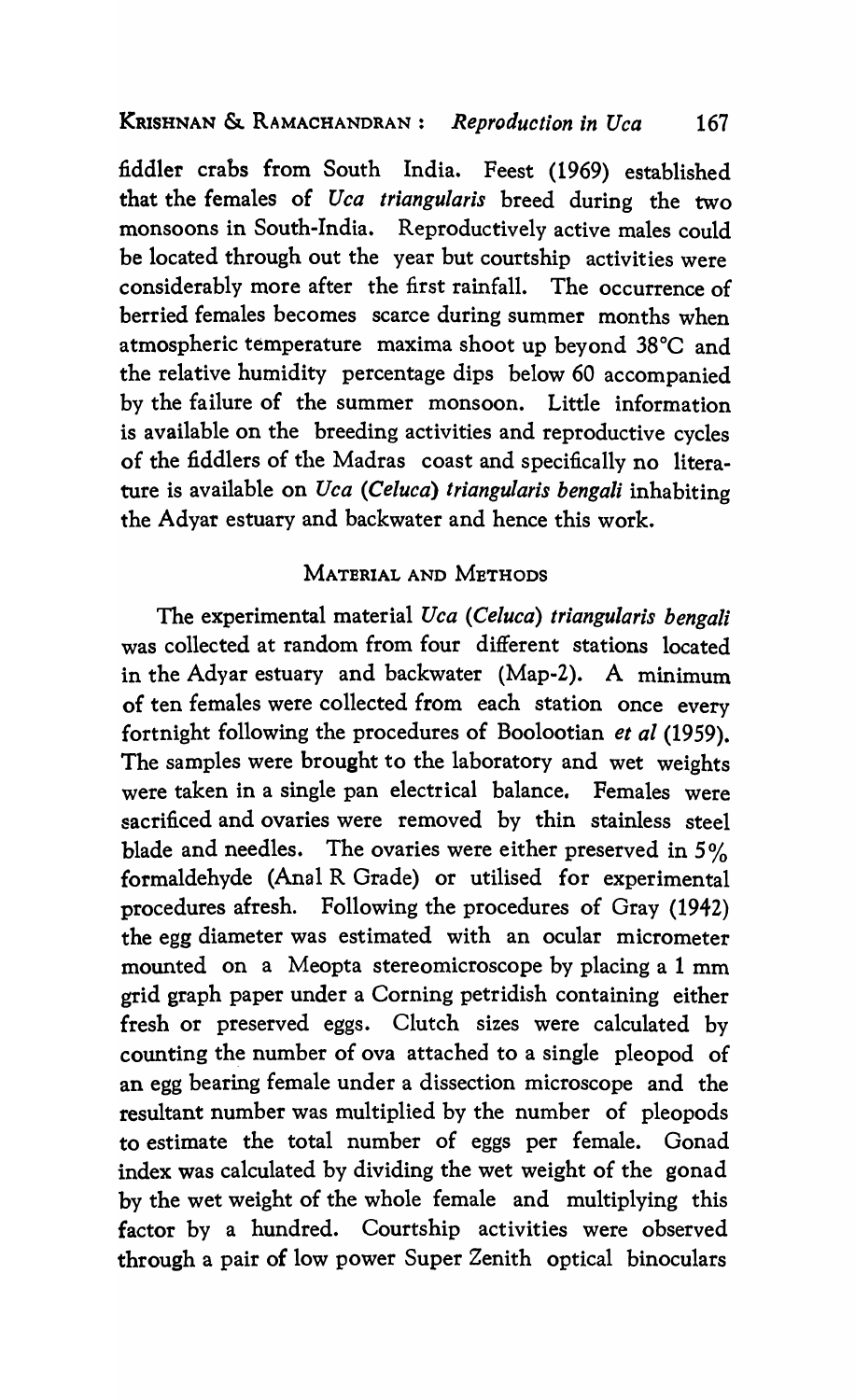and a limited number of still photographs were taken using 400 ASA colour film loaded in a Zenith TTL camera during day light.



Releasing of developed eggs for hatching has been observed during nocturnal high tides of the full and new moon. Such observations were restricted to July and November, 1983; October, 1984 and January, 1985. Statistical analyses were carried out with the aid of a HCL fourth generation computer at the Statistics Department of Annamalai University.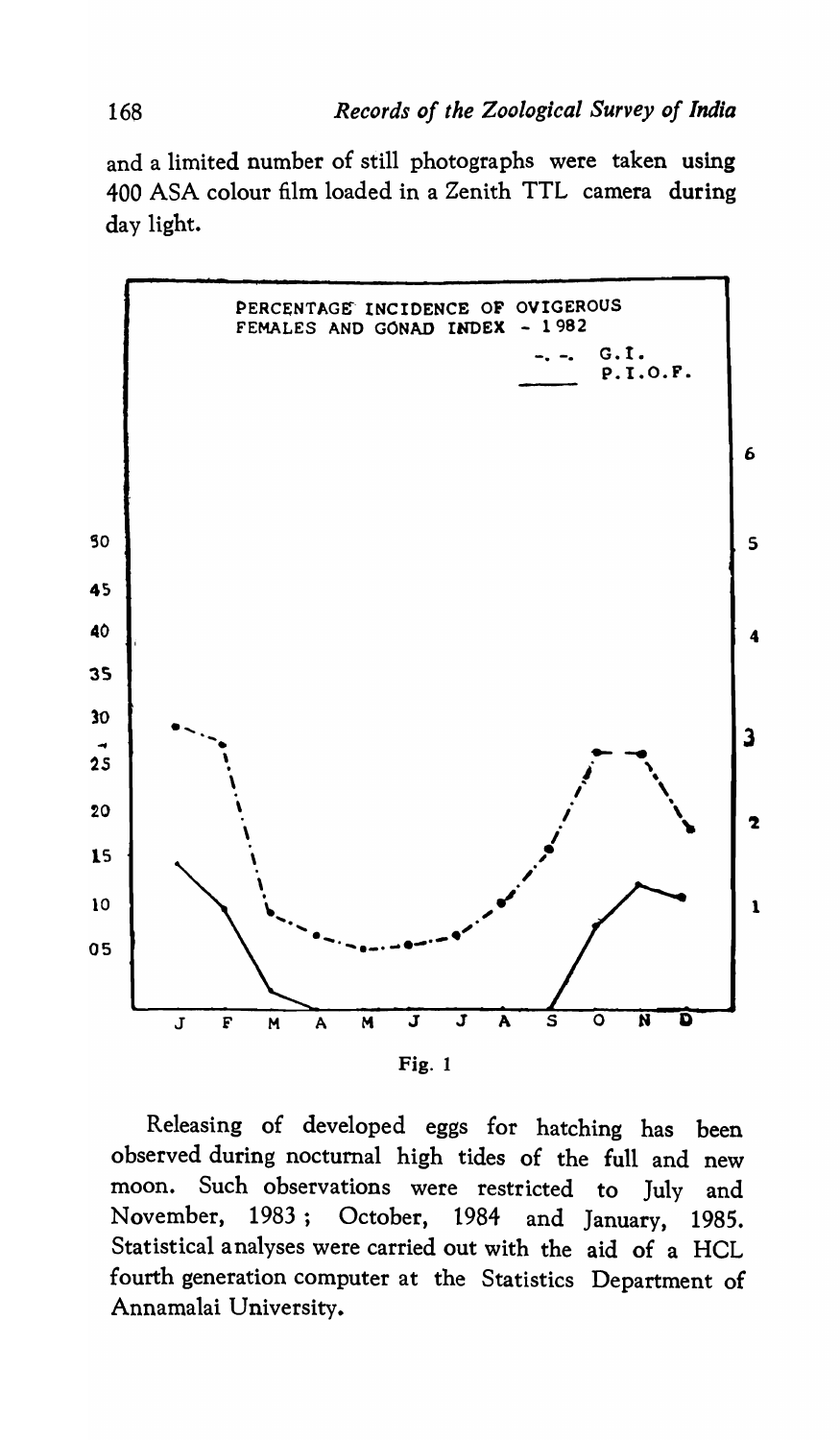RESULTS

Fluctuations in the mean gonad index over a period of





four years indicate that the monsoons have pronounced effect on breeding (Figure 1, 2, 3 & 4 and Table 1, 2, 3 and 4).

During 1982, both the monsoons failed resulting in drought condition. The Adyar river upto four kilometers from the coast line dried up except for the streams of sullage and stagnated high saline ponds near the Maraimalai Bridge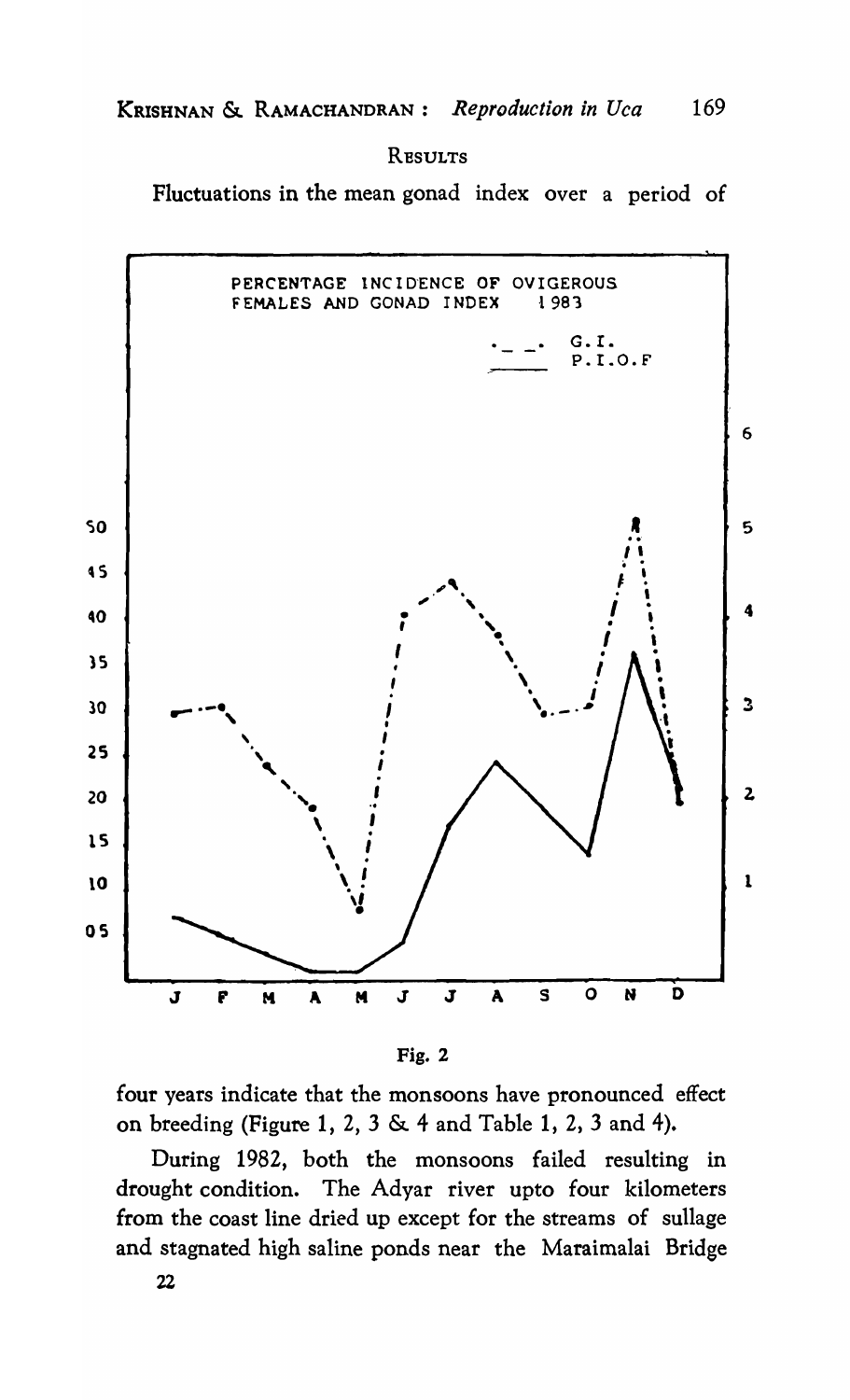and the tenements located on one side near Sathya Studios and Kotturpuram. No male courtship activity could be



observed from March to August. Berried females were scarcely available between February and August. However, during September-October a short spell of male courtship activity occurred possibly due to the decline in atmospheric temperature and increase in relative humidity. The highest female gonad index for the year was recorded during October November, which fell in December.

During 1983, ovigerous females were scarce from January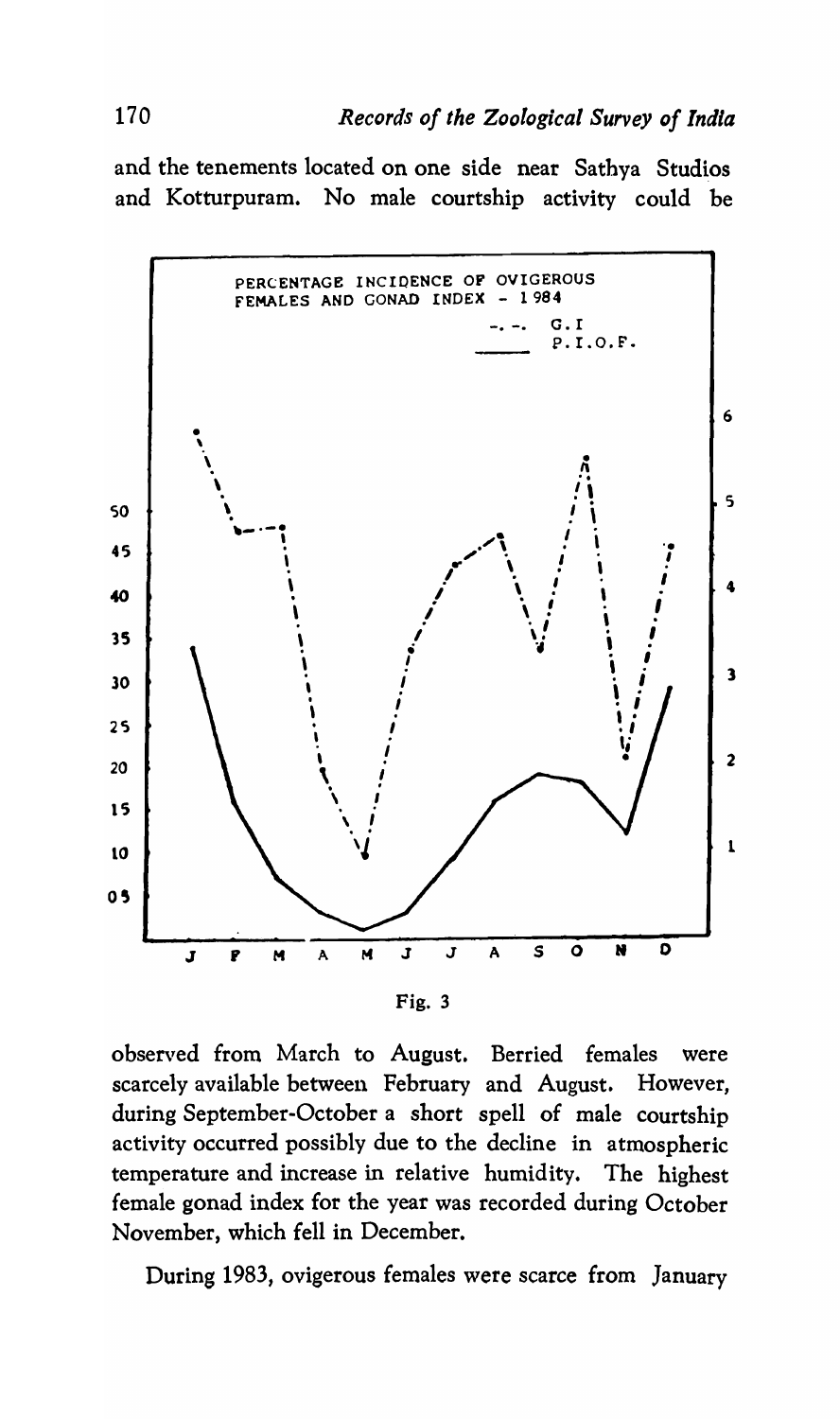to July and the female gonad index dipped to the minimum in May. In June, the few females collected during the last



| v |  |
|---|--|
|---|--|

week were all ovigerous. A peak in the gonad index was recorded in July. Madras experienced heavy rainfall during August-October and in this period majority of the females were not in berry. However, the females occupying burrows farther from the banks high on clay exhibited the presence of ripe ovaries. No male courtship activity could be noticed during this period. The maximum of gonad index was recorded in November, possibly due to the interplay of optimal rainfall, lower humidity and atmospheric temperature.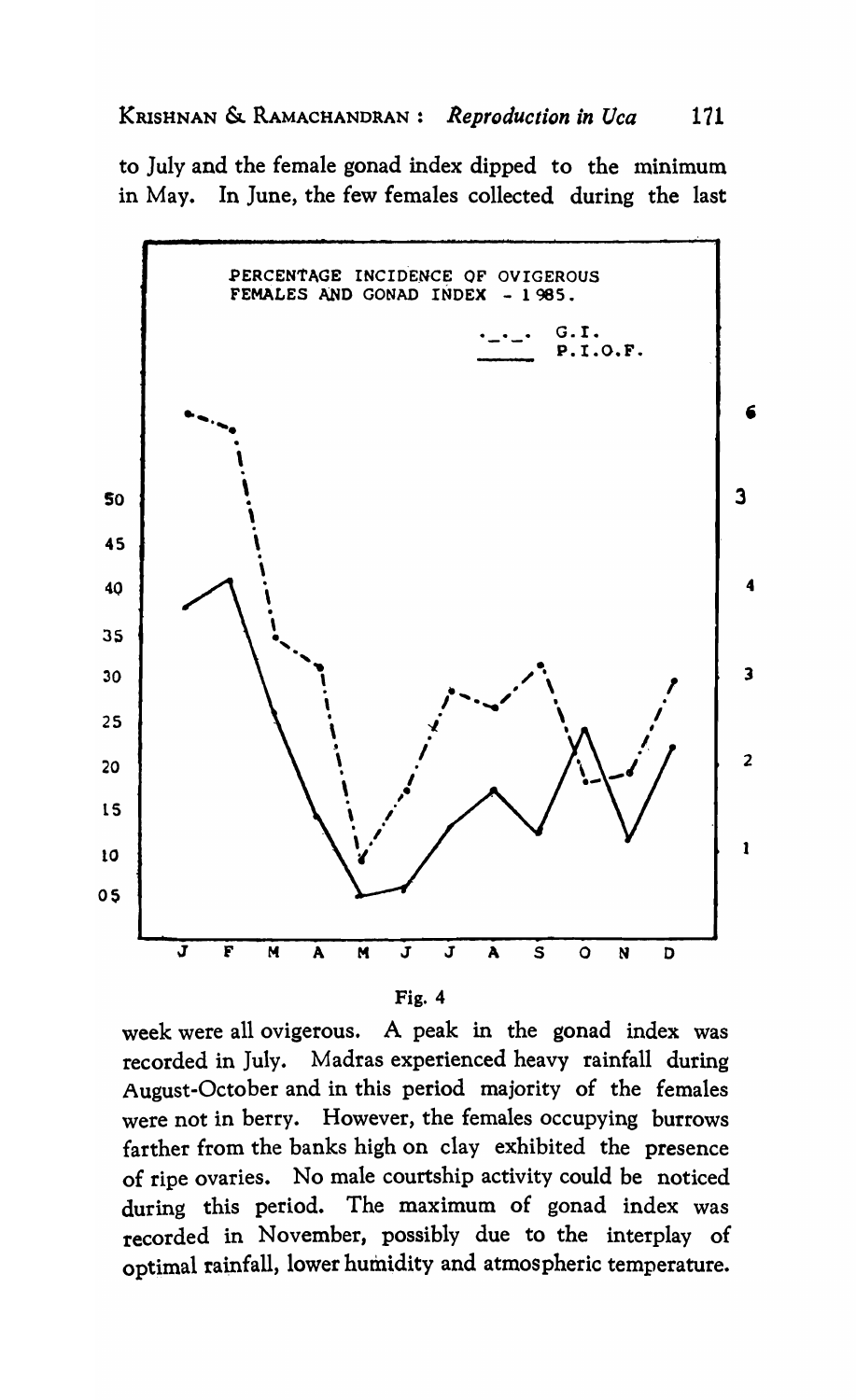| Months    | $A$ erage<br>Atmospheric<br>Temperature<br>Maximum<br>$\rm ^{\circ}C$ | Mini-<br>mum<br>$\rm ^{\circ}C$ | Relative<br>Humidity<br>Percen-<br>tage | Monthly<br>Rainfall<br>in mm | Percen-<br>tage<br>Ovigerous<br>females | Gonad<br>Index |
|-----------|-----------------------------------------------------------------------|---------------------------------|-----------------------------------------|------------------------------|-----------------------------------------|----------------|
| 1982      |                                                                       |                                 |                                         |                              |                                         |                |
| January   | 28.8                                                                  | 20.1                            | 74.0                                    |                              | 16                                      | 3.08           |
| February  | 31.1                                                                  | 21.5                            | 71.5                                    |                              | 11                                      | 2.91           |
| March     | 33.0                                                                  | 23.6                            | 68.5                                    |                              | $\mathbf{2}$                            | 1.03           |
| April     | 35.8                                                                  | 26.3                            | 68.5                                    |                              |                                         | 0.82           |
| May       | 36.9                                                                  | 27.6                            | 62.5                                    |                              |                                         | 0.68           |
| June      | 37.3                                                                  | 27.0                            | 54.5                                    |                              |                                         | 0.70           |
| July      | 35.6                                                                  | 26.3                            | 62.5                                    |                              |                                         | 0.82           |
| August    | 35.0                                                                  | 25.9                            | 64.5                                    |                              |                                         | 1.14           |
| September | 34.8                                                                  | 25.5                            | 65.5                                    |                              |                                         | 1.78           |
| October   | 32.5                                                                  | 24.4                            | 72.5                                    |                              | 9                                       | 2.83           |
| November  | 30.2                                                                  | 23.2                            | 77.0                                    |                              | 13                                      | 2.78           |
| December  | 29.1                                                                  | 21.0                            | 70.0                                    |                              | 11                                      | 2.01           |

TABLE 1. Climatic factors in relation to reproduction in *Uca (Ce/uca) triangularis bengali.* 

TABLE 2. Climatic factors in relation to reproduction in *Uca (Ce/uca) triangularis bengali.* 

| Months    | Average<br>Atmospheric<br>Temperature<br>Maximum<br>°C | Mini-<br>mum<br>$\rm ^{\circ}C$ | Relative<br>Humidity<br>Percen-<br>tage | Monthly<br>Rainfall<br>in mm | Percen-<br>tage<br>Ovigerous<br>females | Gonad<br>Index |
|-----------|--------------------------------------------------------|---------------------------------|-----------------------------------------|------------------------------|-----------------------------------------|----------------|
| 1983      |                                                        |                                 |                                         |                              |                                         |                |
| January   | 29.3                                                   | 19.7                            | 67.0                                    |                              | 7                                       | 2.96           |
| February  | 32.6                                                   | 23.1                            | 72.0                                    |                              | 5                                       | 3.01           |
| March     | 34.9                                                   | 24.1                            | 66.0                                    |                              | 3                                       | 2.67           |
| April     | 35.9                                                   | 25.9                            | 65.5                                    |                              | 1                                       | 1.92           |
| May       | 38.0                                                   | 27.7                            | 62.5                                    |                              | $\mathbf{1}$                            | 0.78           |
| June      | 38.2                                                   | 28.1                            | 52.0                                    | 71.4                         | 9                                       | 4.04           |
| July      | 35.0                                                   | 26.7                            | 64.5                                    | 93.4                         | 17                                      | 4.66           |
| August    | 34.1                                                   | 25.1                            | 73.0                                    | 194.4                        | 24                                      | 3.81           |
| September | 32.8                                                   | 24.1                            | 78.5                                    | 248.7                        | 19                                      | 2.96           |
| October   | 31.9                                                   | 24.5                            | 78.0                                    | 401.6                        | 14                                      | 3.02           |
| November  | 30.1                                                   | 22.3                            | 70.0                                    | 119.9                        | 36                                      | 5.08           |
| December  | 27.9                                                   | 22.2                            | 80.5                                    | 400.5                        | 21                                      | 1.94           |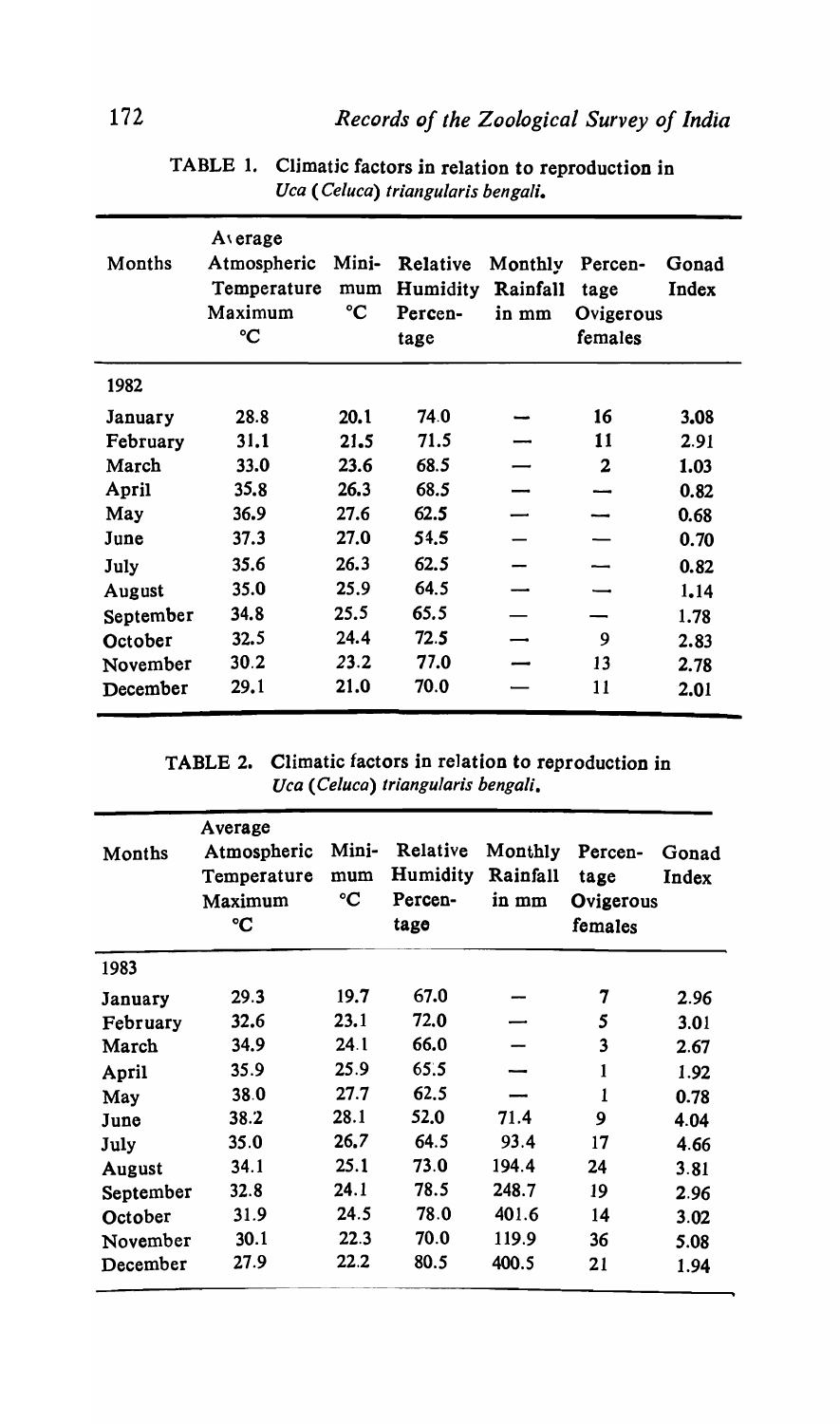| Months    | Average<br>Atmospheric<br>Temperature<br>Maximum<br>$\rm ^{\circ}C$ | Mini-<br>mum<br>$\rm ^{\circ}C$ | Relative<br>Humidity<br>Percen-<br>tage | Monthly<br>Rainfall<br>in mm | Percen-<br>tage<br>Ovigerous<br>females | Gonad<br>Index |
|-----------|---------------------------------------------------------------------|---------------------------------|-----------------------------------------|------------------------------|-----------------------------------------|----------------|
| 1984      |                                                                     |                                 |                                         |                              |                                         |                |
| January   | 28.7                                                                | 21.9                            | 77.0                                    | 38.8                         | 34                                      | 5.96           |
| February  | 28.6                                                                | 22.6                            | 78.0                                    | 283.8                        | 16                                      | 4.73           |
| March     | 32 2                                                                | 23.5                            | 73.0                                    | 2.2                          | 7                                       | 4.81           |
| April     | 34.9                                                                | 26.0                            | 68.5                                    | 1.4                          | 3                                       | 1.99           |
| May       | 38.5                                                                | 27.8                            | 60.5                                    |                              | $\mathbf{1}$                            | 0.97           |
| June      | 37.9                                                                | 27.4                            | 51.5                                    | 78.6                         | 3                                       | 3.34           |
| July      | 33.8                                                                | 24.7                            | 69.0                                    | 182.1                        | 9                                       | 4.34           |
| August    | 35.8                                                                | 26.3                            | 60.0                                    | 39.2                         | 16                                      | 4.69           |
| September | 33.7                                                                | 25.2                            | 71.0                                    | 295.9                        | 19                                      | 3.33           |
| October   | 31.7                                                                | 24.3                            | 75.0                                    | 125.4                        | 18                                      | 5.61           |
| November  | 28.8                                                                | 22.5                            | <b>770</b>                              | 467.1                        | 12                                      | 2.08           |
| December  | 29.0                                                                | 21.1                            | 75.5                                    | 117.0                        | 29                                      | 4.56           |

TABLE 3. Climatic factors in relation to reproduction in *Uca (Celuca) triangularis bengali.* 

TABLE 4. Climatic factors in relation to reproduction in *Uca (Celuca) triangularis bengali* 

| Months    | Average<br>Atmospheric<br>Temperature<br>Maximum<br>°C | Mini-<br>mum<br>°C | Relative<br>Percen-<br>tage | Monthly<br>Humidity Rainfall<br>in mm | Percen-<br>tage<br>Ovigerous<br>females | Gonad<br>Index |
|-----------|--------------------------------------------------------|--------------------|-----------------------------|---------------------------------------|-----------------------------------------|----------------|
| 1985      |                                                        |                    |                             |                                       |                                         |                |
| January   | 28.4                                                   | 21.3               | 76.5                        | 125.6                                 | 38                                      | 6.01           |
| Febuary   | 31.2                                                   | 21.6               | 72.5                        | <b>NIL</b>                            | 41                                      | 5.83           |
| March     | 34.1                                                   | 24.1               | 70.0                        | <b>NIL</b>                            | 26                                      | 3.46           |
| April     | 36.5                                                   | 26.6               | 68.0                        | 26.4                                  | 14                                      | 3.10           |
| May       | 38.4                                                   | 27.9               | 58.5                        | 6.0                                   | 5                                       | 0.91           |
| June      | 36.6                                                   | 26.8               | 58.0                        | 68.1                                  | 6                                       | 1.70           |
| July      | 33.9                                                   | 25.0               | 65.5                        | 200.7                                 | 13                                      | 2.83           |
| August    | 34.3                                                   | 25.1               | 68.0                        | 108.4                                 | 17                                      | 2.66           |
| September | 33.5                                                   | 24.7               | 75.5                        | 342.8                                 | 12                                      | 3.12           |
| October   | 32.1                                                   | 24.2               | 71.0                        | 132.5                                 | 24                                      | 1.82           |
| November  | 28.4                                                   | 21.9               | 77.5                        | 1071.4                                | 11                                      | $1.89 -$       |
| December  | 28.5                                                   | 21.6               | 77.5                        | 137.5                                 | 22                                      | 2.94           |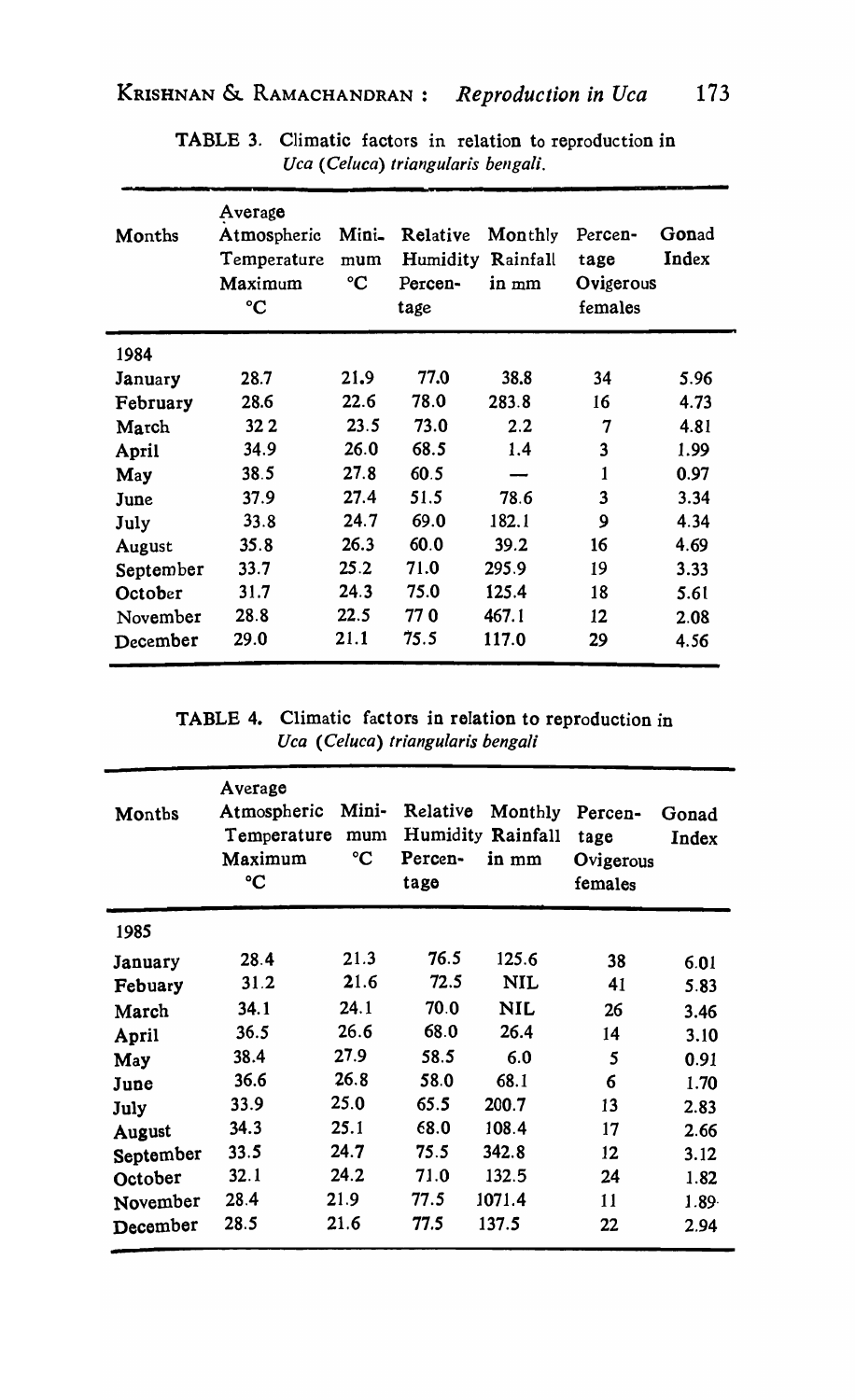In December, due to floods, the Adyar river was in spate and the backwater extended considerably wiping off the habitats of *U. (C) triangularis.* 

During 1984, the maxima of female gonad index were observed during January, October and December. The number of ovigerous females dropped drastically from January to June. Maximum male courtship activities could be seen during February, July and August and the maximum number of ovigerous females occurred in January and December only.

In 1985, the maximum number of ovigerous females occurred in February while the maximum in gonad index was recorded in January. Similar to the previous year the number of ovigerous females and gonad index fell deeply down to the minimum in May. Madras witnessed the worst floods during November and the populations were washed away leaving a few patches near the MRC Nagar, backyard of Andhra Mahila Sabha and the embankments at Kotturpuram area. The larger ovigerous females which survived showed a low gonad index and fewer eggs.

Mating and courtship behaviour as a rule were restricted to the burrows or the vicinity of the burrows of males. Peak of male courtship activity occurred between 0.930 hours and 1100 hours. Surface copulation right on the rims of male burrow was common. Mass waving was very rare and when seen, not more than 10-12 individuals exhibited synchronized waving. Aggressive wandering of sexually active males when compared to the congener *U. (C.) lactea* was very restricted and the number of wanderers was also limited. Only on one occasion courtship activities and consequent copulation could be observed during the full moon right near the female's burrow, between a wandering male and resident female. Lateral waving display though present was observed occasionally. Underground copulation could not be noticed. Females of more than 7 mm carapace width only respond to courtship display of males. Copulations between larger males and more or less equal sized females were numerically more and sexual activity involving larger female and a smaller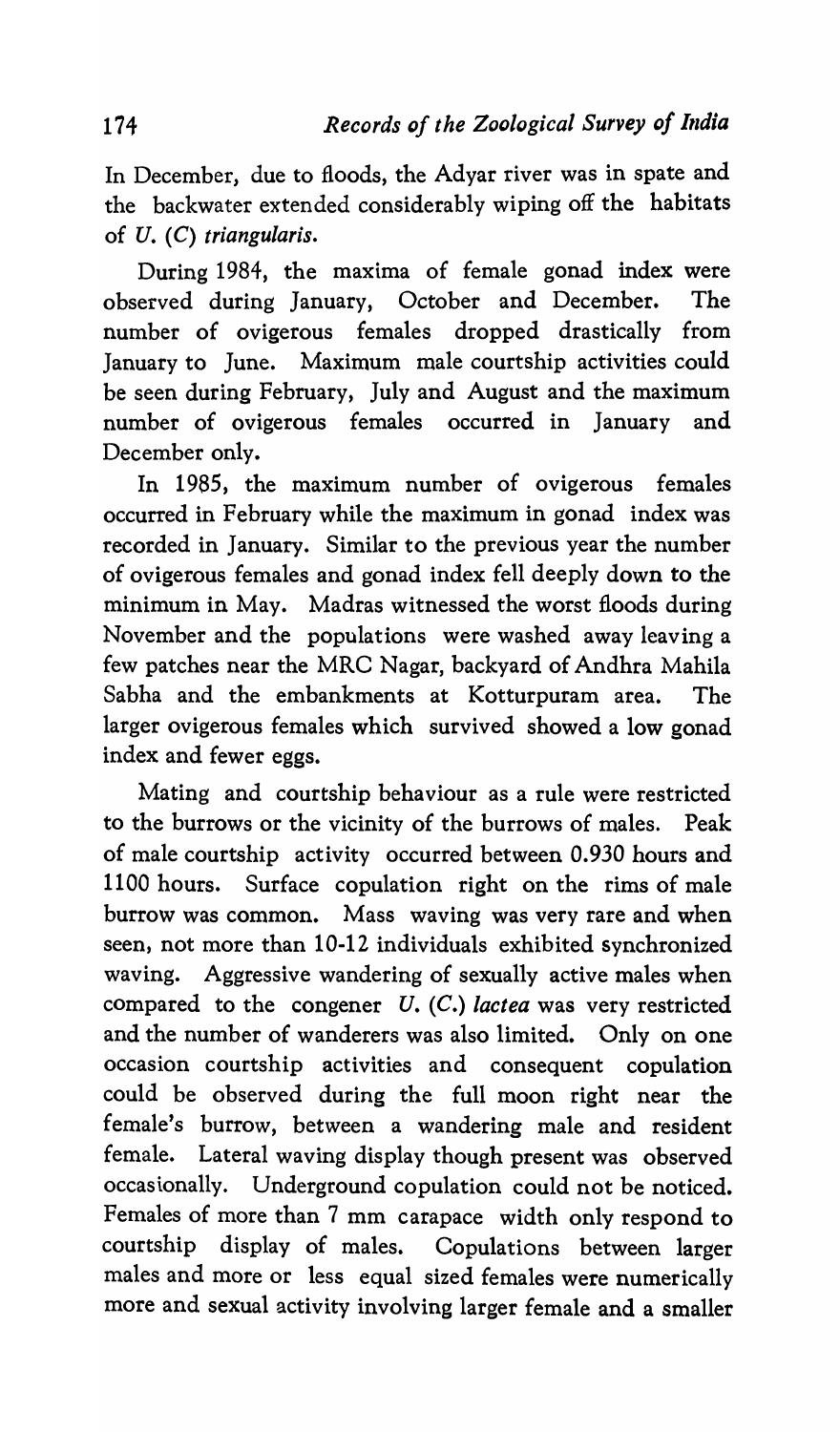male (female carapace width 14.5 mm; male 9.5 mm) was also seen. In every case, courtship display preceded copulation. The approximate time taken to complete copulation varied from 2 to 4 minutes. Male courtship display normally occurred either before the first showers or coinciding with the setting of it and the peaks were recorded only during the second half of the year, either twice or thrice when atmospheric conditions were favourable.

The number of ova carried by ovigerous female increased with the size of the crab. Larval release occurred during the night time spring tides of full and new moon. During the entire period of study, not more than one third of the female population was found to be in berried condition at any point of time excepting during February, 1985 when it touched the 40% mark. The total number of eggs carried by the female in berried condition varied from 2,800 to 4,100, the minimum in crabs inhabiting the MRC Nagar backwater area and the maximum in the populations of the Adyar estuary near the Maraimalai Bridge. Similar to the observations of Pillay and Nair (1973) in U. *annulipes,* development of a new brood event (1996) in the manufact, in the parties of a new second Colonisation of new areas by settlement has not been seen as the young ones choose the clay substratum with undulating or irregular margins on a steeper incline of the shore unlike *annulipes* inhabiting the same estuary.

## **DISCUSSION**

The shore living crabs including the fiddlers have been recorded to breed at different times of the year in the East and West coasts of India by Chhapgar (1959), Nair and Pillay (1975), Panikkar and Aiyar (1939) and Rao *et al (1986)*  (Map 1). In  $U$ . *annulipes* the breeding period extends from July to April with three distinct periods of gonadal activity in the West coast at Cochin (Pillay and Nair, 1971) while in the East coast Panikkar and Aiyar (1939) recorded that the shore living crabs including the fiddlers breed mostly from September to January. Some shore living carbs like hermit crabs (Varadarajan and Subramoniam, 1982) breed continuous-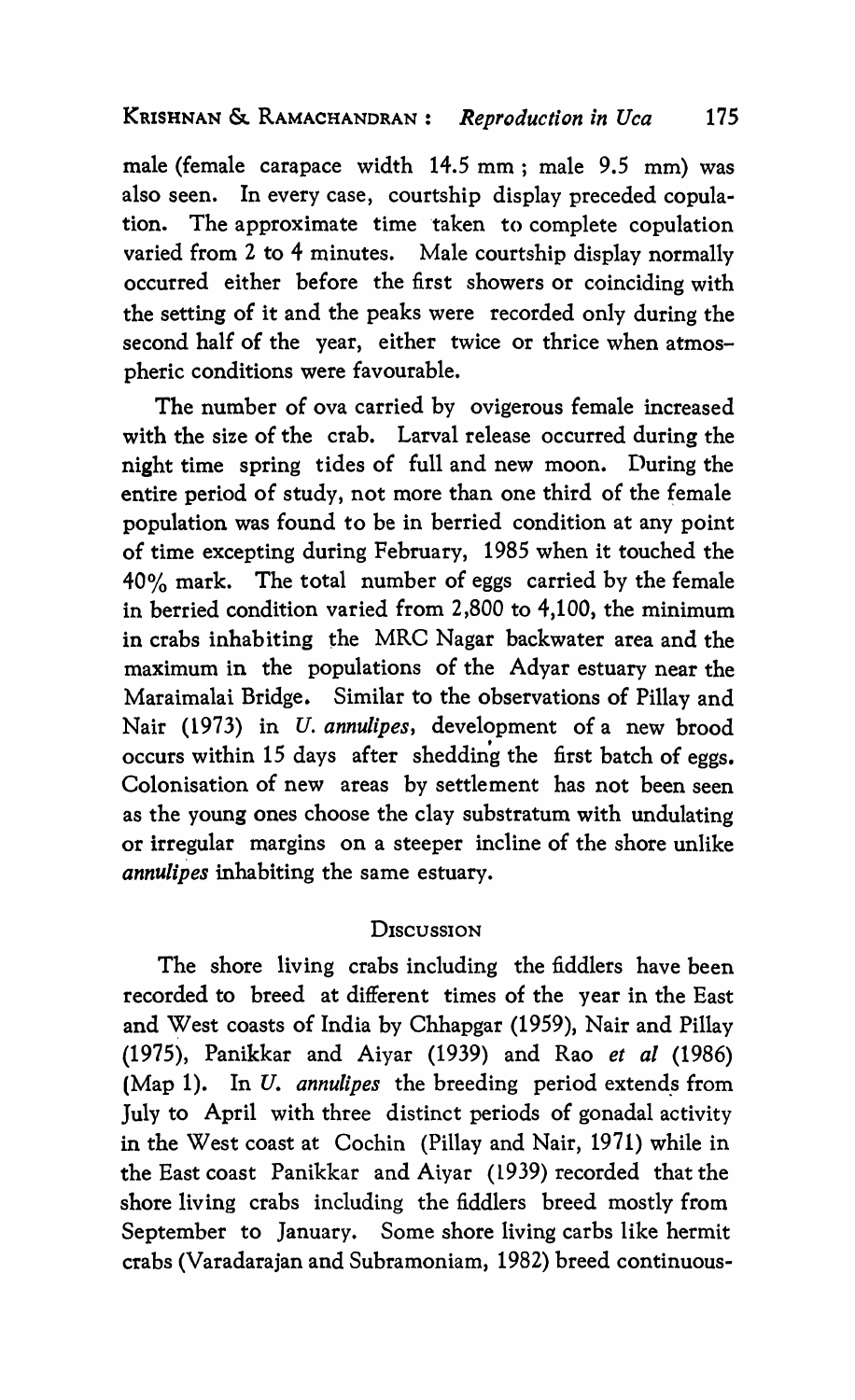ly throughout the year with dispersed breeding peaks indicating that the breeding seasons of shore living carbs vary much and that a generalization will be meaningless. Feest (1969) indicated that in *triangularis* breeding seasons occur twice a year and that the seasons depend on the monsoons. This study confirms that the breeding of *triangularis* is tied to the monsoons and that there need not be two seasons in a year should one of the monsoons fail. Panikkar and Aiyar (1939) stated that discontinuously breeding brackish water forms of Madras concentrate their reproductive activities mainly to the rainy seasons while Nair and Pillay (1975) concluded that the rainy season is essentially a period of inactivity on the West coast. In the present observation it is evident that if the rains consequent to the monsoons are of milder intensity activate and if heavy deter breeding and hence it is the intensity of rain that matters rather than the season.

Nair and Pillay (1975) inferred that medium and high saline conditions of pre and post monsoon seasons are the most favourable for breeding activity in the West coast while in the East coast at Madras the low saline periods upto March (Muthu, 1956) are the periods of up welling increasing the availability of food to the planktivores. The present study-results tend to deviate from that of Nair and Pillay (1975) and conform to that of Muthu (1956) since *triangularis*  breeds during the lowsaline periods of upwelling. In the case of *triangularis* which is found on the clayey areas near the high saline water ponds in the estuary and back water, lowering of salinity appears to trigger reproductive activities rather than an increase. Should the South-west monsoon rains of moderate intensity follow similar rains of North-east monsoon, reproduction may occur continuously for a period of 7 to 9 months. High summer temperatures at times shooting upto 42°C in May arrest continuity of reproduction since the crabs spend most of their time in choosing a better habitat nearer to the source of water and for other survival activities. The reproductive seasons of *triangularis* differ from *rapax* and *cumulanta* of other tropical areas (Ahmed, 1976) which reproduce continuously throughout the year and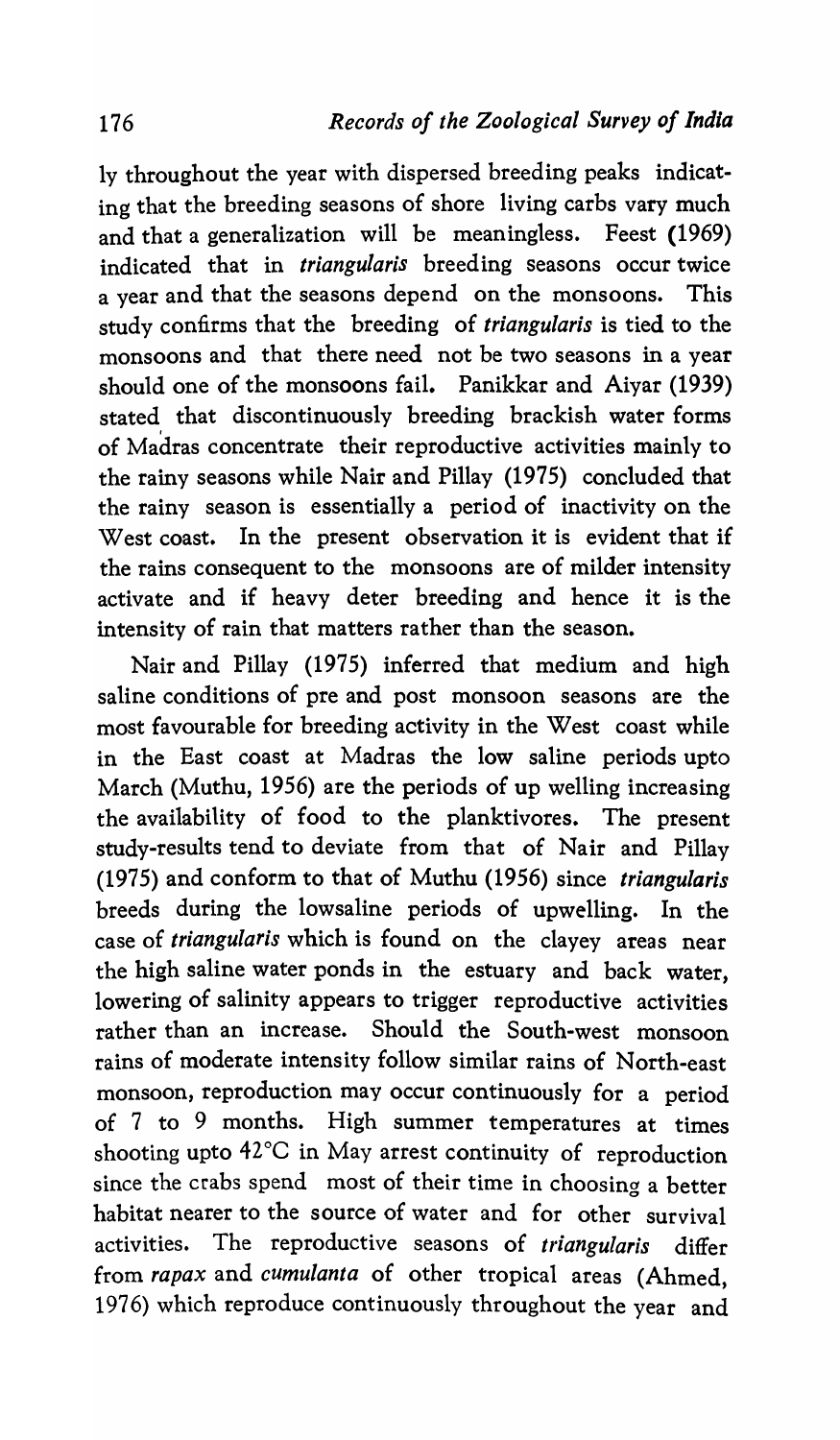*'U. (C.) lactea annulipes* of the Adyar estuary at Madras itself (personal observation) which reproduces similar to its relatives on the West coast.

Tropical shore crabs do not reach 100% berried condition while in temperate regions it is common (Boolootian *et al.,*  1959). Nair and Pillay (1975) could locate only 67% berried females in the sample collected during the peak season in *U. lactea annulipes* in the west coast and Varadarajan and Subramoniam, (1982) 66% in *Clibanarius clibanarius* of the East coast. In *U. (C.) triangularis* less than 45% of the females only were in ovigerous condition during the peak breeding season. Its courtship components are also limited when compared to its congener *lactea annulipes*. It is a well known fact that *triangularis* is a lethargic species in every activity.

Wear (1974) observed the presence of ovigerous females active on the surface daily even toward the end of incubation period, while Christy and Salmon (1984) reported that the ovigerous females were seen rarely moving about or feeding on the surface. In *triangularis* also active females in berried condition could be located foraging near the burrow area farther from the low tide mark on the clayey mud. Similar to *lactea annulipes,* in *triangularis bengali* males defend the breeding burrows and the mating occurs near the male's burrow as observed by Altevogt (1957) and Crane (1975) but in contrast to Yamaguchi's (1971) *Uca lactea* in Japan. Christy and Salmon (1984) expressed that the reversal in Yamaguchi's observation may be due to low population density. In *triangularis bengali* which populate the estuary and backwater with less than 40 burrows per square meter did not indicate any copulation activity near the female's purrow, and even in *lactea annulipes* such a phenomenon does not occur in the Madras coast.

Thurman (1985) observed that egg diameter is independent of female size in *U. subcylindrica.* It appears to be a universal phenomenon and in *triangularis* the egg diameter did not significan tly differ in females from 9 mm carapace width. von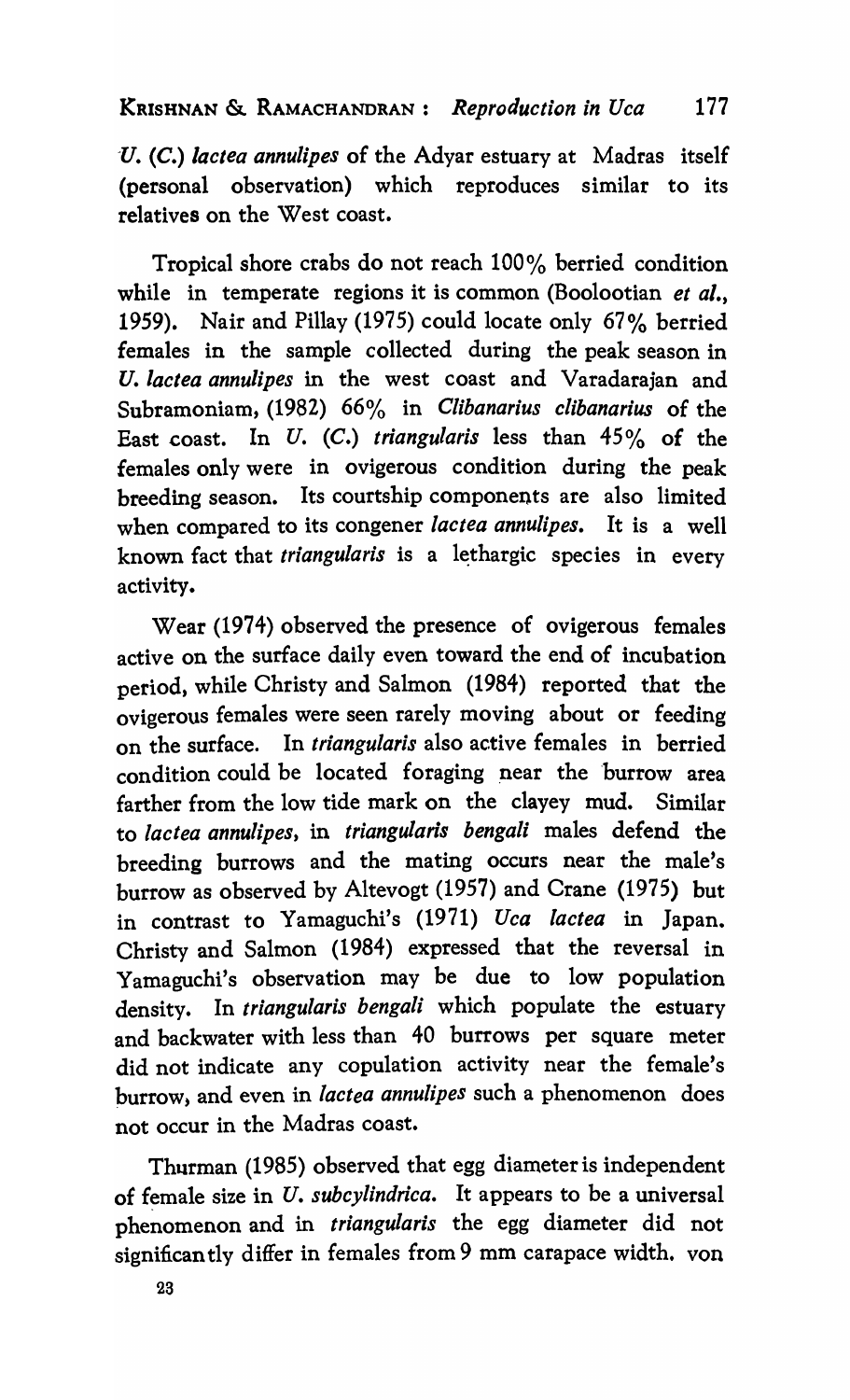Hagen (1970 a, b) found that mating of fiddlers occurred on the new and full moon days suggesting the release of larvae after two weeks. In *triangularis* courtship activities and copulation occurred during day time low tides of the premonsoons predominantly and no such restriction of copulation to these two days of the lunar month has been seen. The release of larvae occurred during nocturnal spring tides of the full and new moons similar to the other fiddlers (von Hagen, 1970 a, b ; wheeler, 1978; Bergin, 1981; Christy, 1982 b and Salmon and Hyatt, 1983). In *lactea annulipes* the ovigerous females forage farther on the land from water line and in *triangularis bengali* the berried females and young ones remain farther from the waterline and forage on the trapped material in the puddles filled during high tides.

A statistical analysis on the model

 $Y = B_0 + B_1X_1 + B_2X_2 + B_3X_3 + B_4X_4 + B_5X_5 + E$ where  $Y =$  percentage of ovigerous females  $X_1 =$ Maximum temperature  $X_2 =$ Minimum temperature  $X_s$  = Relative humidity  $X_4 =$  Rainfall  $X_5$  = Gonad index

Yields a fitted regression

 $Y = 7.012 + 0.8232X_1 + 0.1943X_2 + 0.2212X_3 +$ SE= (0.359223) (1.3348) (1.5271) (0.2643)  $T = (0.1951)$   $(0.6169)$   $(0.1225)$   $(0.8407)$  $0.00063X_4 + 4.4066X_5$ (0.00656) (0.7300) (0.096) (6.036) for which  $R^2 = 0.6602$ .

The F ratio for testing the regression was 16.31 with 5, 142 d.f. This value being significant, it can be inferred that all the dependent variables under study,  $X_1$  through  $X_5$ have a combined predictive capacity of 48%. But a closer look reveals all coefficients except that of  $X_5$  (Gonad index) were not significant. Gonad index has a positive coefficient.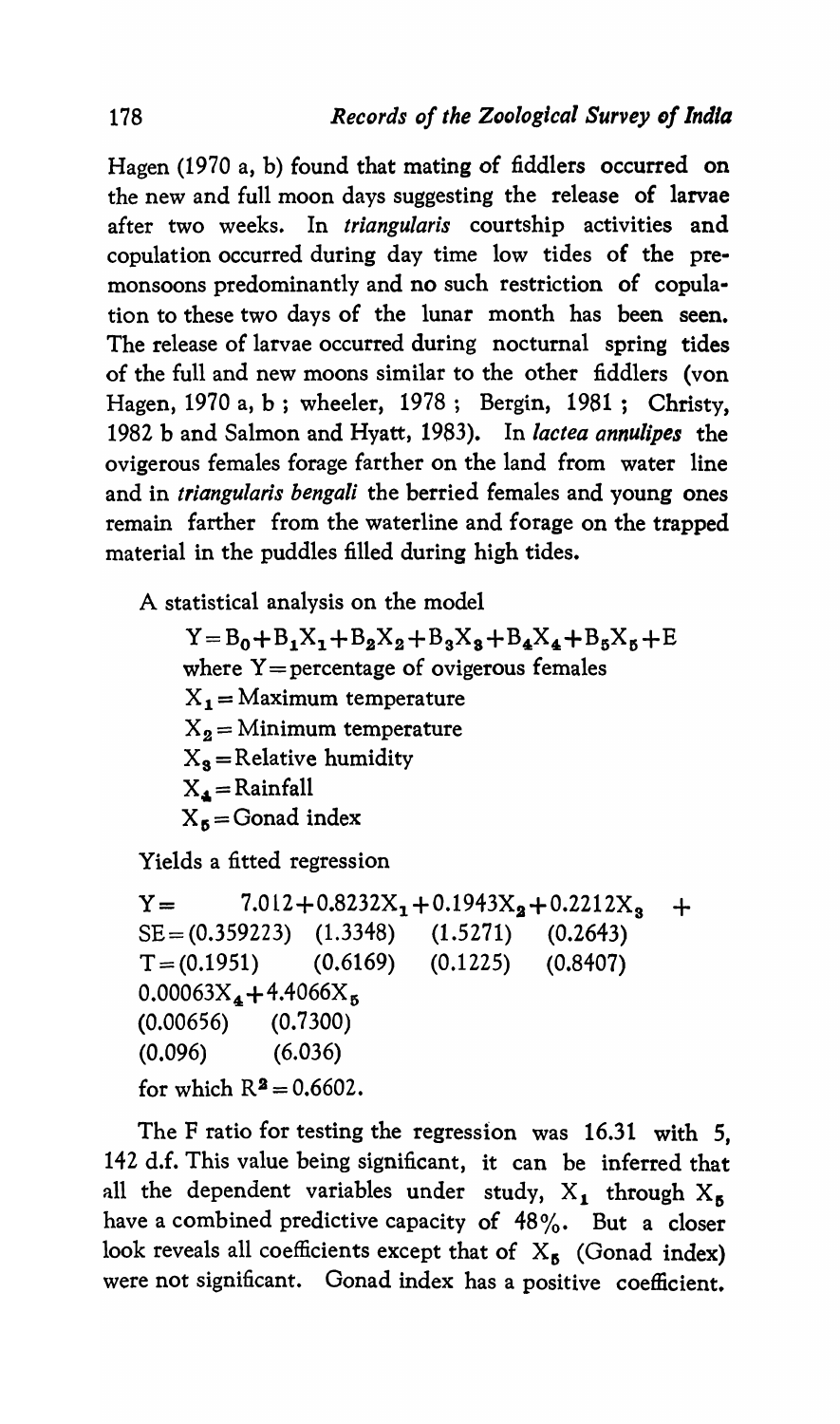Hence, a fresh analysis was done using  $X<sup>5</sup>$  (Gonad index) as the explanatory variable, the results of which are

 $Y = -0.3079 + 0.5423X_5$ SE (0.2310) (0.7045) T (1.333) (7.6976) indicating  $R^2 = 0.5599$ 

The increase in  $\mathbb{R}^2$  due to inclusion of  $X_1, X_2, X_3$  and  $X_4$  is about 10% which is not quite significant because the ratio corresponding to the decrease in residual sum of squares due to the additional variables was found to be only 1.85 which is not statistically significant.

## ACKNOWLEDGEMENTS

We thank the Director, Zoological Survey of India, Calcutta and the Head of the Department of Statistics, Annamalai University for facilities. Thanks are due to Dr. Asket Singh, Dr. G. Thirumalai and other colleagues who had been helpful at various stages. We are thankful to Dr. S. Satyamoorthy for helping us in statistical analysis.

### **REFERENCES**

- AHMED, M., 1976. A study of the normal and aberrant sexual types of the Venezuelan fiddler crabs *Uca cumulanta* and *Uca rapax. Bull. mar. Sci.,* 26: 499-505.
- ALTEVOGT, R., 1957. Untersuchungen zur Biologie, Okologie und Physiologie indischer Winkerkrabben. Z. *Morph Okol. Tiere,* 46 : 1-110.
- BERGIN, M. E., 1981. Hatching rhythms in *Uca pugilator*  (Decapoda : Brachyura). *Mar. Bioi.,* 63 : 151-158.
- BOOLOOTIAN, R. A., Giese, A. C., Farmanfarmian, A. and Tucker, J., 1959. Reproductive cycles of five West coast crabs. *Physiol. Zool.,* 32 : 213-220.
- CHHAPGAR, B. F., 1959. On the breeding habits and larval stages of some crabs of Bombay. *Rec. Indian Mus.,*  54 : 33·52.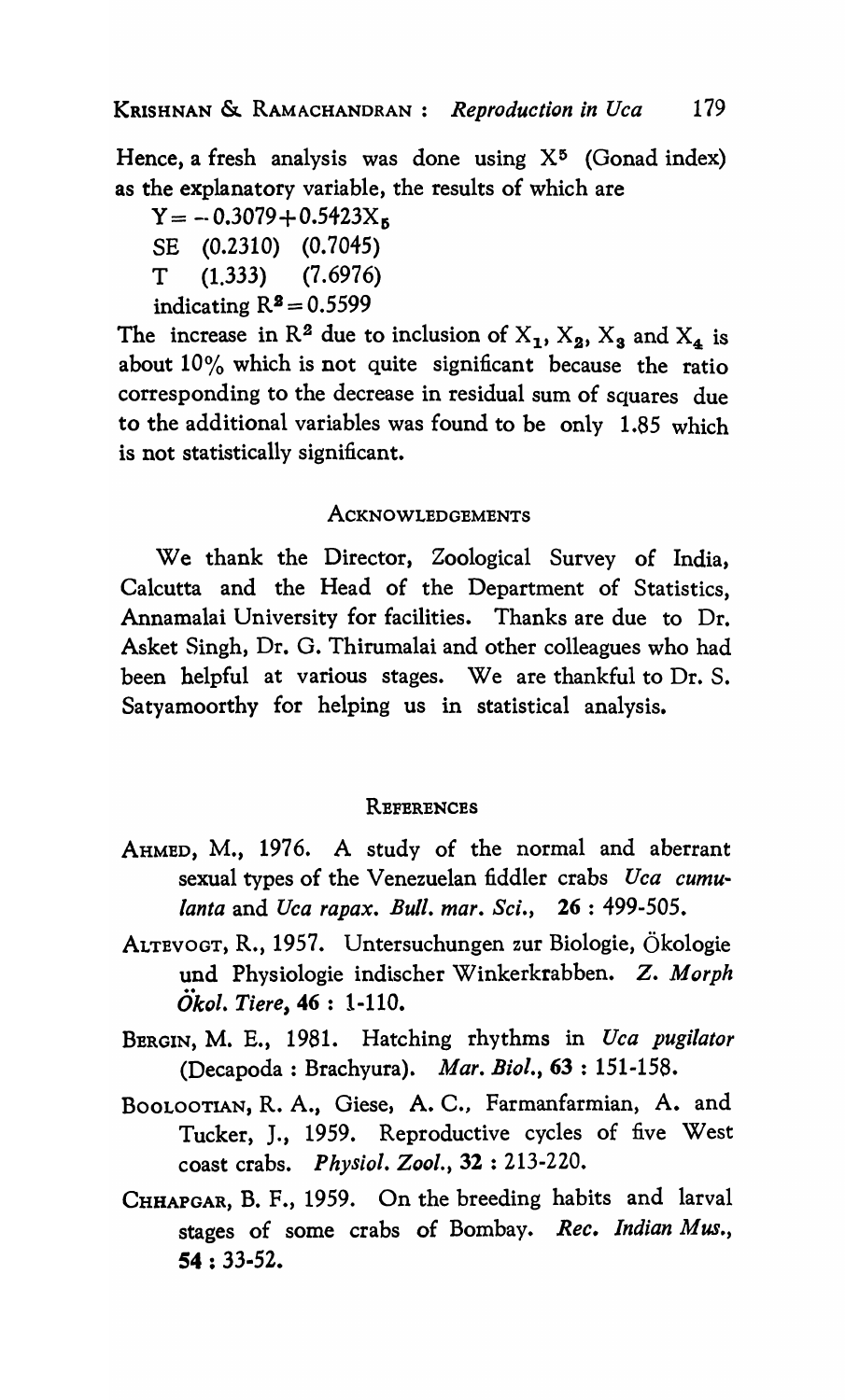- CHRISTY, J. H., 1982b. Adaptive significance of semilunar cycles of larval release in fiddler crabs (Genus *Uca) :*  Test of an hypothesis. *Bioi. Bull.,* 163 : 251-263.
- CHRISTY, J. H. and SALMON, M., 1984. Ecology and evolution of mating systems of fiddler crabs (Genus *Uca). Bioi. Rev.,* 59: 483-509.
- CRANE, J., 1975. Fiddler crabs of the World. Ocypodidae: Genus *Uca.* pp. 736. Princeton University Press, Princeton, New Jersey, U.S.A.
- FEEST, J., 1969. Morphophysiologische Untersuchungen zur Ontogenese und Fortpflanzungsbiologie von *Uca annulipes* und *Uca triangularis* mit Vergleichsbefunden an *[lyoplax gangetica. Forma et Functio,* 1 : 159-225.
- GIESE, A. C., Pearse, J. S., 1974. Introduction: General principles. In Reproduction of Marine Invertebrates. Giese, A. C. and Pearse, J. S. (Eds). Vol. 1. Academic Press, New York. 1-49.
- GRAY, E.H., 1942. Ecological and life history aspects of the red-jointed fiddler crab *Uca minax* (Le Conte) region of Solomon Island, Maryland. *Chesapeake Bioi. Lab. Publ.,*  51 : 3-20.
- HU-CHENG, J., 1967. The Indian Summer monsoon. *Geogr. Rev.,* 57 ; 371-396.
- MUTHU, M. S., 1956. Studies on plankton. M. Sc. Thesis, Madras University, Madras.
- NAIR, N. B. and PILLAY, K. K., 1975. Observations on the breeding cycles of certain estuarine crustaceans of the South-west Coast of India. In Recent Researches in Estuarine Biology. Natarajan, R. (Ed.). Hindustan Publishing Corporation, Delhi. 127-136.
- PANIKKAR, N. K. and IYER, R. G., 1939. Observations on breeding in brackish water animals of Madras. *Proc. Indian Acad. Sci.,* B9 : 343-364.
- PANIKKAR, N. K. and JAYARAMAN, R., 1966. Biological and oceanographic differences between the Arabian Sea and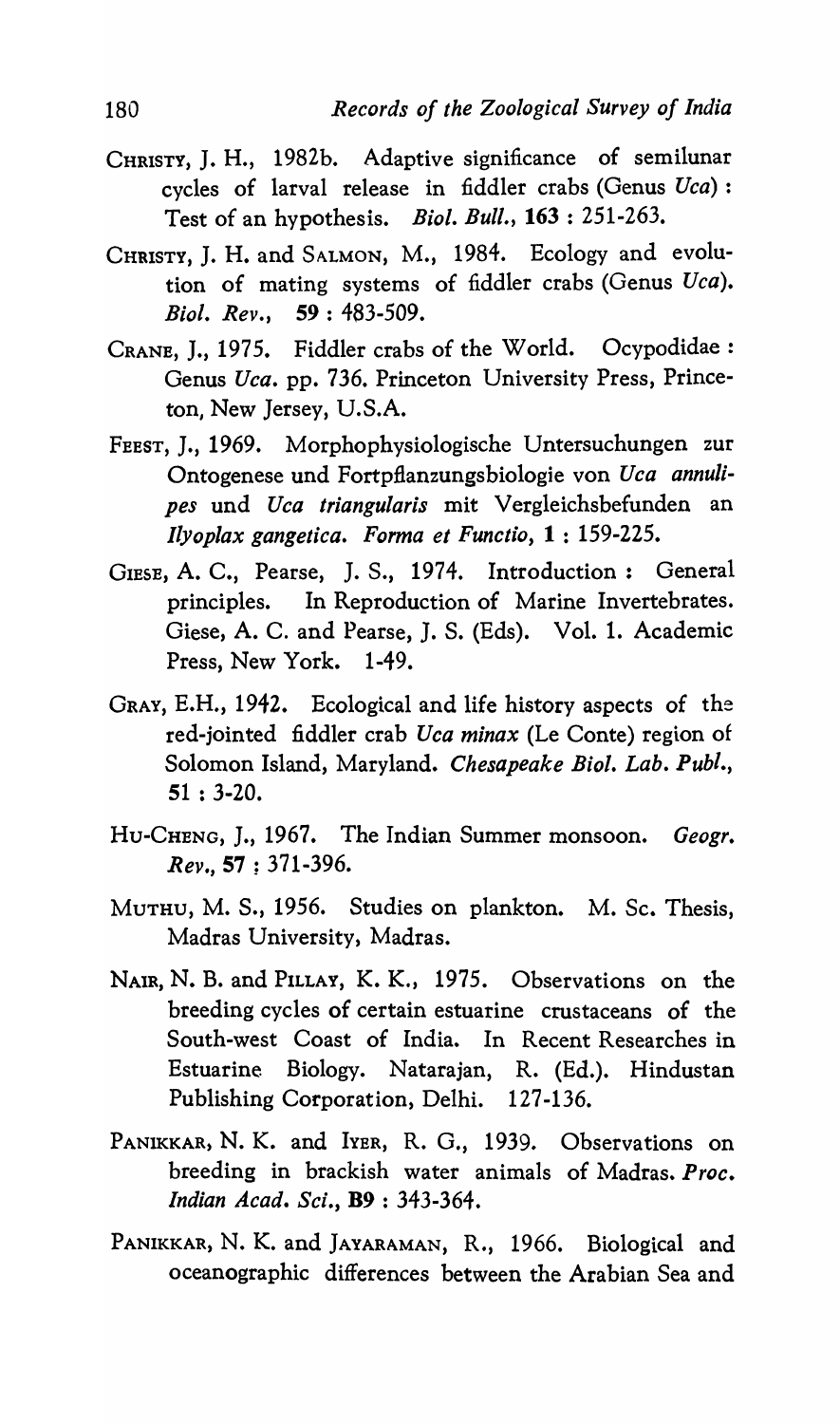the Bay of Bengal. as observed from the Indian Region. *Proc. Indian Acad. Sci.,* 64 : 231-240.

- PILLAY, K. K. and NAIR, N. B. 1971. The annual reproductive cycles of *Uca annulipes, Portunus pelagicus* and *Metapenaeus affinis* (Decapod: Crustacea) from the Southwest Coast of India. *Mar. Bioi.,* 11 : 152-166.
- RAO, C. A. N., SUNDARl, K. S. and RAO, H., 1986. Reproductive cycle of the crab *Ocypoda macrocera* Milne-Edwards (Crustacea: Brachyura) from Visakhapatnam Coast. *Proc. Indian A cad. Sci. (Anim. Sci.),* 95 (1) : 1-6.
- SALMON, M. AN~ HYATT. G. W., 1983. Spatial and temporal aspects of reproduction in North Carolina populations of fiddler crabs *(Uca pugilator* Bose). J. *exp. mar. Bioi. Ecol.,* 70: 21-43.
- SUBRAMONIAM, T., 1977. Continuous breeding in the tropical anomuran crab *Emerita asiatica* Milne-Edwards from Madras Coast. In Advances in reproduction. Adiyodi, K. G. and Adiyodi, R.G. (Eds) Vol. 1. Peralam-Kenoth, Karivelur, Kerala, India, pp. 166-174.
- THURMAN, C. L., 1985. Reproductive biology and population structure of the fiddler crab *Uca subcylindrica* (Stimpson). *Bioi. Bull.,* 169: 215-229.
- VARADARAJAN, S. AND SUBRAMONIAM, T., 1982. Reproduction of continuously breeding tropical hermit crab *Ciibanarius clibanarius. Mar. Ecol. Prog. Ser.,* 8: 197- 201.
- VON HAGEN, H. 0., 1970 a. Anpassungen and das spezielle Gezeitenzonen-Niveau bei Ocypodien (Decapoda, Brachyura). *Forma et Functio,* 2: 361-413.
- VON HAGEN, H.O., 1970 b. Verwandschaftliche Gruppierung und Verbreitung der Karibischen Winkerkrabben. *Zool. M eded.,* 44: 217 -235. (Original not seen).
- WEAR, R. G., 1974. Incubation in British decapod crustacea and the effects of temperature on the rate and success